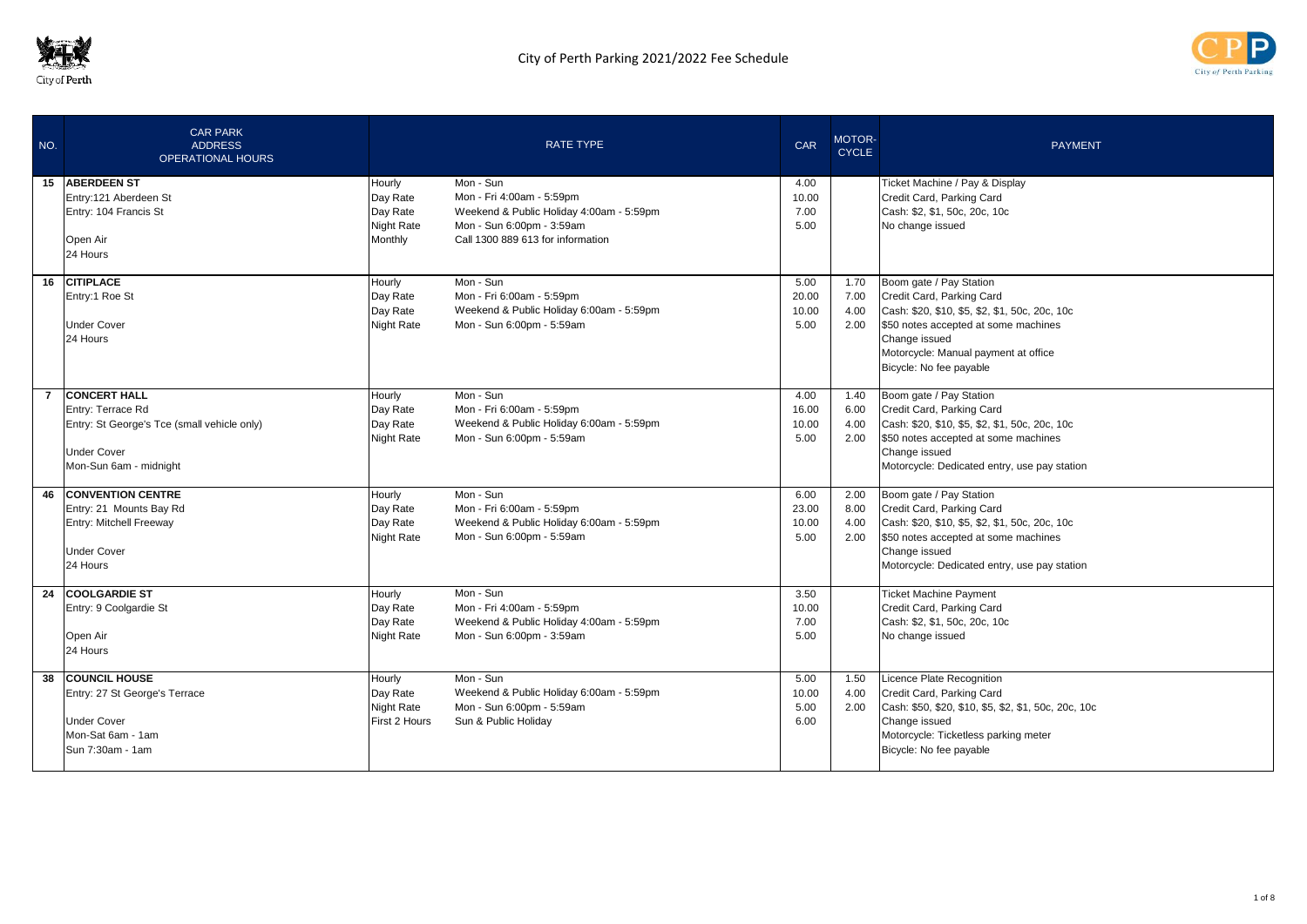



| NO. | <b>CAR PARK</b><br><b>ADDRESS</b><br><b>OPERATIONAL HOURS</b> |                      | <b>RATE TYPE</b>                                                      | <b>CAR</b>    | MOTOR-<br><b>CYCLE</b> | <b>PAYMENT</b>                                             |
|-----|---------------------------------------------------------------|----------------------|-----------------------------------------------------------------------|---------------|------------------------|------------------------------------------------------------|
| 6   | <b>CULTURAL CENTRE</b><br>Entry: 2 Roe St                     | Hourly<br>Day Rate   | Mon - Sun<br>Mon - Fri 6:00am - 5:59pm                                | 4.00<br>16.00 | 1.40<br>6.00           | Boom gate / Pay Station<br>Credit Card, Parking Card       |
|     |                                                               | Day Rate             | Weekend & Public Holiday 6:00am - 5:59pm                              | 10.00         | 4.00                   | Cash: \$20, \$10, \$5, \$2, \$1, 50c, 20c, 10c             |
|     | <b>Under Cover</b>                                            | Night Rate           | Mon - Sun 6:00pm - 5:59am                                             | 5.00          | 2.00                   | \$50 notes accepted at some machines                       |
|     | Mon-Sun 6:30am - midnight                                     |                      |                                                                       |               |                        | Change issued                                              |
|     | <b>Extended hours and Public Holidays</b><br>as required      |                      |                                                                       |               |                        | Motorcycle: Press assistance button at pay station         |
|     | 49 ELDER ST                                                   | Hourly               | Mon - Sun                                                             | 5.00          | 1.70                   |                                                            |
|     | Entry: 490 Murray St                                          | Day Rate             | Mon - Fri 6:00am - 5:59pm                                             | 17.00         | 6.00                   | Boom gate / Pay Station<br>Credit Card, Parking Card       |
|     | Entry: Elder St                                               | Day Rate             | Weekend & Public Holiday 6:00am - 5:59pm                              | 10.00         | 4.00                   | Cash: \$20, \$10, \$5, \$2, \$1, 50c, 20c, 10c             |
|     |                                                               | Night Rate           | Mon - Sun 6:00pm - 5:59am                                             | 5.00          | 2.00                   | \$50 notes accepted at some machines                       |
|     | <b>Under Cover</b>                                            | Bicycle              | Hourly                                                                | 0.20          |                        | Change issued                                              |
|     | Mon-Fri 5:00am - midnight                                     | Monthly              | Call 1300 889 613 for information                                     |               |                        | Motorcycle: Dedicated entry, use pay station               |
|     | Sat-Sun 7:00am-midnight                                       |                      |                                                                       |               |                        | Bicycle: Dedicated entry, use pay station                  |
|     | <b>Extended hours and Public Holidays</b>                     |                      |                                                                       |               |                        |                                                            |
|     | as required                                                   |                      |                                                                       |               |                        |                                                            |
|     | 10 FIRE STATION                                               | Hourly               | Mon - Sun                                                             | 3.50          | 1.00                   | Ticket Machine / Pay & Display                             |
|     | Entry: 1 Murray St                                            | Day Rate<br>Day Rate | Mon - Fri 4:00am - 5:59pm<br>Weekend & Public Holiday 4:00am - 5:59pm | 10.00<br>7.00 | 4.00<br>3.00           | Credit Card, Parking Card<br>Cash: \$2, \$1, 50c, 20c, 10c |
|     | Entry: Hay St                                                 | Night Rate           | Mon - Sun 6:00pm - 3:59am                                             | 5.00          | 2.00                   | No change issued                                           |
|     |                                                               | Monthly              | Call 1300 889 613 for information                                     |               |                        | Motorcycle: Ticketless parking meter                       |
|     | Open Air                                                      |                      |                                                                       |               |                        |                                                            |
|     | 24 Hours                                                      |                      |                                                                       |               |                        |                                                            |
|     | 56 GODERICH ST                                                | Hourly               | Mon - Fri                                                             | 4.00          | 1.00                   | Licence Plate Recognition                                  |
|     | Entry: 133 Goderich St                                        | Day Rate             | Mon - Fri 5:30am - 5:29pm                                             | 15.00         | 5.00                   | Credit Card, Parking Card                                  |
|     |                                                               | Day Rate             | Weekend & Public Holiday 5:30am - 5:29pm                              | 10.00         | 4.00                   | Cash: \$50, \$20, \$10, \$5, \$2, \$1, 50c, 20c, 10c       |
|     | <b>Under Cover</b>                                            | Night Rate           | Mon - Fri 5:30pm - 5:29am                                             | 5.00          | 2.00                   | Change issued                                              |
|     | Mon-Fri 5:30am - midnight<br>Sat-Sun Closed                   | Monthly              | Call 1300 889 613 for information                                     |               |                        | Motorcycle: Ticketless parking meter                       |
| 21  | <b>HAY ST EAST</b>                                            | Hourly               | Mon - Sun                                                             | 3.50          |                        | Ticket Machine / Pay & Display                             |
|     | Entry: 262 Hay St                                             | Day Rate             | Mon - Fri 4:00am - 5:29pm                                             | 10.00         |                        | Credit Card, Parking Card                                  |
|     |                                                               | Day Rate             | Weekend & Public Holiday 4:00am - 5:59pm                              | 7.00          |                        |                                                            |
|     | Open Air                                                      | Night Rate           | Mon - Sun 6:00pm - 3:59am                                             | 5.00          |                        | Cash: \$2, \$1, 50c, 20c, 10c                              |
|     | 24 Hours                                                      |                      |                                                                       |               |                        | No change issued                                           |
|     |                                                               |                      |                                                                       |               |                        |                                                            |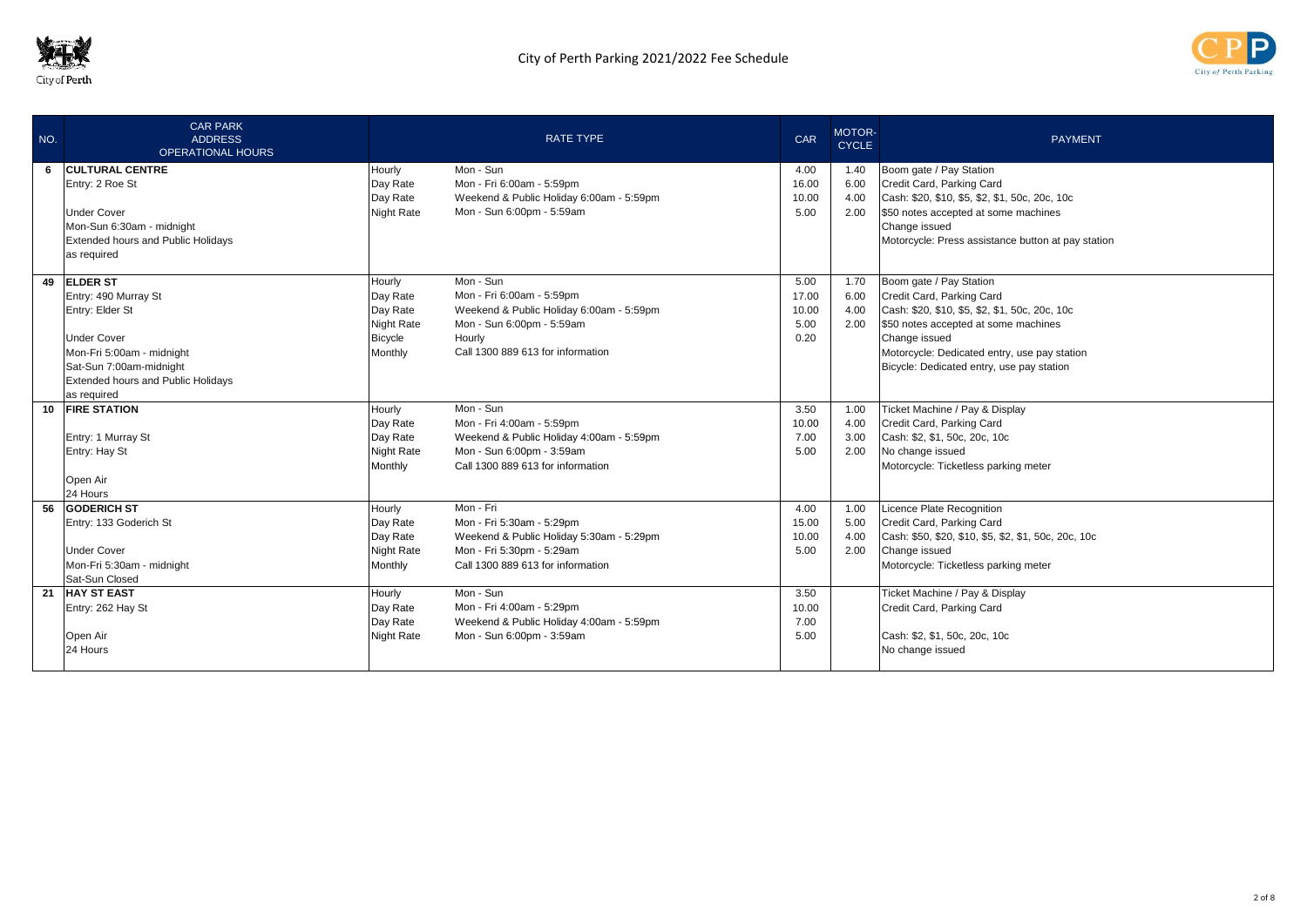



| NO. | <b>CAR PARK</b><br><b>ADDRESS</b><br><b>OPERATIONAL HOURS</b>                                                                                                                |                                                                | <b>RATE TYPE</b>                                                                                                                                     | CAR                            | <b>MOTOR-</b><br><b>CYCLE</b> | <b>PAYMENT</b>                                                                                                                                                                                                  |
|-----|------------------------------------------------------------------------------------------------------------------------------------------------------------------------------|----------------------------------------------------------------|------------------------------------------------------------------------------------------------------------------------------------------------------|--------------------------------|-------------------------------|-----------------------------------------------------------------------------------------------------------------------------------------------------------------------------------------------------------------|
| 52  | <b>HEIRISSON ISLAND</b><br>Open Air<br>24 Hours                                                                                                                              |                                                                | No fee payable<br>3 Hour limit at all times                                                                                                          |                                |                               |                                                                                                                                                                                                                 |
| 5   | <b>HIS MAJESTY'S</b><br>Entry: 377 Murray St<br><b>Under Cover</b><br>Mon-Fri 6am - midnight<br>Sat-Sun 24 hours<br><b>Extended hours and Public Holidays</b><br>as required | Hourly<br>Day Rate<br>Day Rate<br><b>Night Rate</b><br>Monthly | Mon - Sun<br>Mon - Fri 6:00am - 5:59pm<br>Weekend & Public Holiday 6:00am - 5:59pm<br>Mon - Sun 6:00pm - 5:59am<br>Call 1300 889 613 for information | 4.50<br>21.00<br>10.00<br>5.00 | 1.50<br>7.00<br>4.00<br>2.00  | Boom gate / Pay Station<br>Credit Card, Parking Card<br>Cash: \$20, \$10, \$5, \$2, \$1, 50c, 20c, 10c<br>\$50 notes accepted at some machines<br>Change issued<br>Motorcycle: Dedicated entry, use pay station |
|     | 12 JAMES ST<br>Entry: Corner James St &<br>Milligan St<br>Open Air<br>24 Hours                                                                                               | Hourly<br>Day Rate<br>Day Rate<br><b>Night Rate</b>            | Mon - Sun<br>Mon - Fri 4:00am - 5:59pm<br>Weekend & Public Holiday 4:00am - 5:59pm<br>Mon - Sun 6:00pm - 3:59am                                      | 4.00<br>10.00<br>7.00<br>5.00  | 1.00<br>4.00<br>3.00<br>2.00  | Ticket Machine / Pay & Display<br>Credit Card, Parking Card<br>Cash: \$2, \$1, 50c, 20c, 10c<br>No change issued<br>Motorcycle: Ticketless parking meter                                                        |
| 53  | <b>JOHN OLDHAM PARK</b><br>Entry: Mounts Bay Rd<br>Open Air<br>24 Hours                                                                                                      | Hourly<br>Day Rate<br>Day Rate<br><b>Night Rate</b>            | Mon - Sun<br>Mon - Fri 4:00am - 5:59pm<br>Weekend & Public Holiday 4:00am - 5:59pm<br>Mon - Sun 6:00pm - 3:59am                                      | 4.00<br>10.00<br>7.00<br>5.00  |                               | Ticket Machine / Pay & Display<br>Credit Card, Parking Card<br>Cash: \$2, \$1, 50c, 20c, 10c<br>No change issued                                                                                                |
| 60  | J H ABRAHAMS RESERVE<br>Entry: Hackett Dr, Crawley<br>Open Air<br>24 Hours                                                                                                   | Hourly<br>Day Rate                                             | Mon - Fri 8:00am - 5:00pm<br>Mon - Fri 8:00am - 5:00pm maximum payment<br>Weekends and Public Holidays - no fee payable                              | 2.00<br>10.00                  |                               | Ticket Machine / Pay & Display<br><b>Credit Card</b><br>Cash: \$2, \$1, 50c, 20c, 10c<br>No change issued                                                                                                       |
|     | 51 MARDALUP PARK<br>Entry: 5-7 Brown St<br>Open Air<br>24 Hours                                                                                                              | Hourly<br>Day Rate<br>Day Rate<br><b>Night Rate</b>            | Mon - Sun<br>Mon - Fri 4:00am - 5:59pm<br>Weekend & Public Holiday 4:00am - 5:59pm<br>Mon - Sun 6:00pm - 3:59am                                      | 3.00<br>10.00<br>7.00<br>5.00  |                               | Ticket Machine / Pay & Display<br>Credit Card, Parking Card<br>Cash: \$2, \$1, 50c, 20c, 10c<br>No change issued                                                                                                |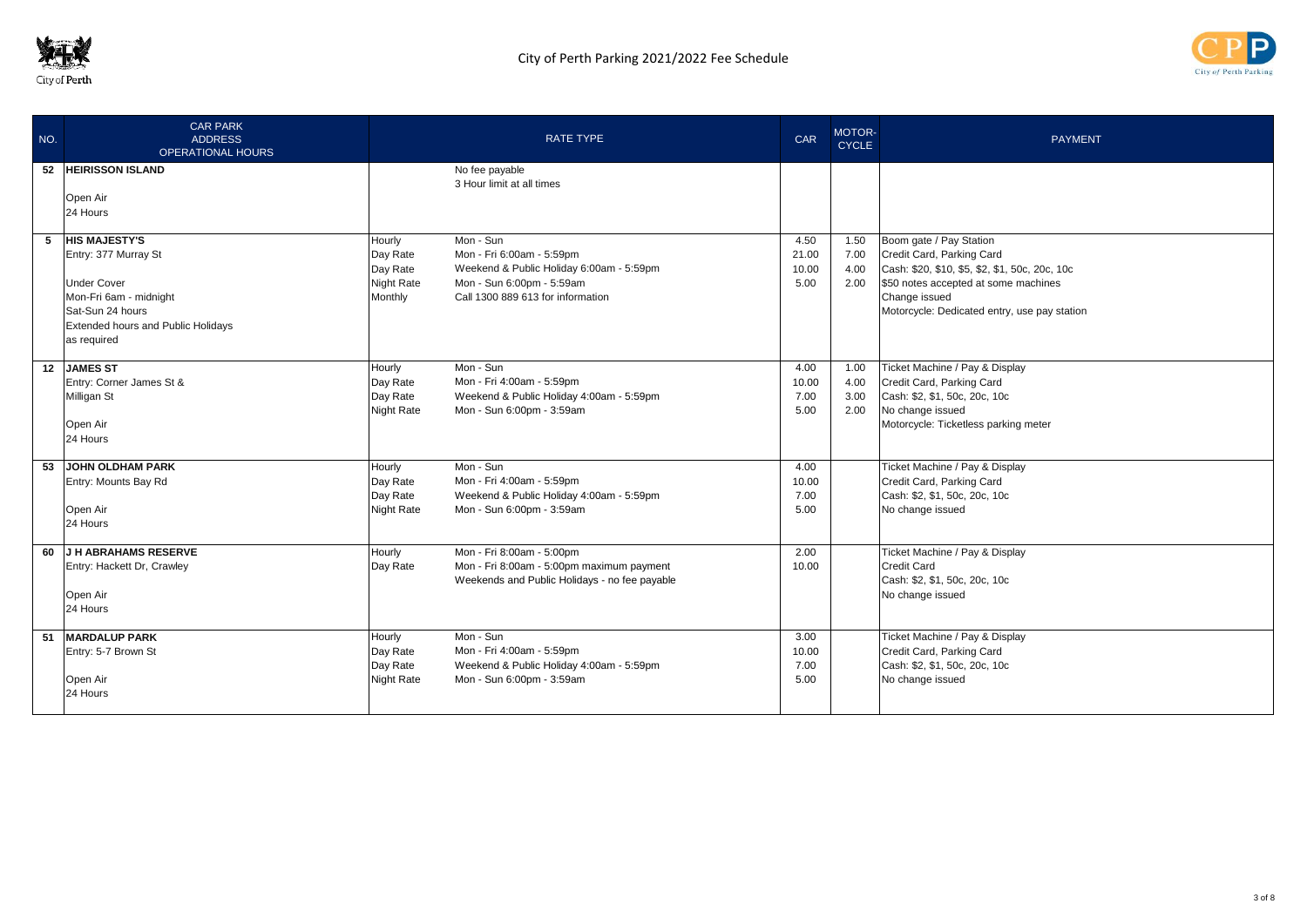



| NO. | <b>CAR PARK</b><br><b>ADDRESS</b><br><b>OPERATIONAL HOURS</b> |                    | <b>RATE TYPE</b>                          | <b>CAR</b> | MOTOR-<br><b>CYCLE</b> | <b>PAYMENT</b>                                       |
|-----|---------------------------------------------------------------|--------------------|-------------------------------------------|------------|------------------------|------------------------------------------------------|
|     | 27 MAYFAIR ST                                                 | Hourly             | Mon - Sun                                 | 3.50       | 1.00                   | Licence Plate Recognition                            |
|     | Entry: 27 Mayfair St                                          | Day Rate           | Mon - Fri 6:00am - 5:59pm                 | 15.00      | 5.00                   | Credit Card, Parking Card                            |
|     |                                                               | Day Rate           | Weekend & Public Holiday 6:00am - 5:59pm  | 10.00      | 4.00                   | Cash: \$50, \$20, \$10, \$5, \$2, \$1, 50c, 20c, 10c |
|     | <b>Under Cover</b>                                            | <b>Night Rate</b>  | Mon - Sun 6:00pm - 5:59am                 | 5.00       | 2.00                   | Change issued                                        |
|     | Mon-Fri 6am - 10pm                                            | Monthly            | Call 1300 889 613 for information         |            |                        | Motorcycle: Ticketless parking meter                 |
|     | Closed Sat & Sun                                              |                    |                                           |            |                        |                                                      |
|     |                                                               |                    |                                           |            |                        |                                                      |
| 44  | <b>MOUNTS BAY RD</b>                                          | Hourly             | Mon - Sun                                 | 4.00       | Free*                  | Ticket Machine / Pay & Display                       |
|     | Entry: 129 Mounts Bay Rd                                      | Day Rate           | Mon - Fri 4:00am - 5:59pm                 | 10.00      |                        | Credit Card, Parking Card                            |
|     |                                                               | Day Rate           | Weekend & Public Holiday 4:00am - 5:59pm  | 7.00       |                        |                                                      |
|     | Open Air                                                      | <b>Night Rate</b>  | Mon - Sun 6:00pm - 3:59am                 | 5.00       |                        | Cash: \$2, \$1, 50c, 20c, 10c                        |
|     |                                                               |                    |                                           |            |                        | No change issued                                     |
|     | 24 Hours                                                      |                    | *3-hour time limit for motorcycle parking |            |                        |                                                      |
| 26  | <b>NEWCASTLE ST</b>                                           | Hourly             | Mon - Sun                                 | 3.50       | 1.00                   | Ticket Machine / Pay & Display                       |
|     | Entry:47 Newcastle St                                         | Day Rate           | Mon - Fri 4:00am - 5:59pm                 | 10.00      | 4.00                   | Credit Card, Parking Card                            |
|     | Entry: Aberdeen St                                            | Day Rate           | Weekend & Public Holiday 4:00am - 5:59pm  | 7.00       | 3.00                   | Cash: \$2, \$1, 50c, 20c, 10c                        |
|     |                                                               | <b>Night Rate</b>  | Mon - Sun 6:00pm - 3:59am                 | 5.00       | 2.00                   | No change issued                                     |
|     | Open Air                                                      | Monthly            | Call 1300 889 613 for information         |            |                        | Motorcycle: Ticketless parking meter                 |
|     | 24 Hours                                                      |                    |                                           |            |                        |                                                      |
|     | 9 PIER ST                                                     | Hourly             | Mon - Sun                                 | 4.00       | 1.50                   | Boom gate / Pay Station                              |
|     | Entry: 87-89 Pier St                                          | Day Rate           | Mon - Fri 6:00am - 5:59pm                 | 16.00      | 6.00                   | Credit Card, Parking Card                            |
|     |                                                               | Day Rate           | Weekend & Public Holiday 6:00am - 5:59pm  | 10.00      | 4.00                   | Cash: \$20, \$10, \$5, \$2, \$1, 50c, 20c, 10c       |
|     | <b>Under Cover</b>                                            | Night Rate         | Mon - Sun 6:00pm - 5:59am                 | 5.00       | 2.00                   | \$50 notes accepted at some machines                 |
|     | Mon-Fri 6:00am - midnight                                     | Monthly            | Call 1300 889 613 for information         |            |                        | Change issued                                        |
|     | Sat -Sun 7am-midnight                                         |                    |                                           |            |                        | Motorcycle: Dedicated entry, use pay station         |
|     |                                                               |                    |                                           |            |                        |                                                      |
| 22  | <b>PLAIN ST</b>                                               |                    | Mon - Sun                                 | 4.00       | 1.00                   | Ticket Machine / Pay & Display                       |
|     | Entry: 2 Plain St                                             | Hourly<br>Day Rate | Mon - Fri 4:00am - 5:59pm                 | 10.00      | 4.00                   | Credit Card, Parking Card                            |
|     |                                                               | Day Rate           | Weekend & Public Holiday 4:00am - 5:59pm  | 7.00       | 3.00                   | Cash: \$2, \$1, 50c, 20c, 10c                        |
|     | Open Air                                                      | Night Rate         | Mon - Sun 6:00pm - 3:59am                 | 5.00       | 2.00                   | No change issued                                     |
|     | 24 Hours                                                      | Monthly            | Call 1300 889 613 for information         |            |                        | Motorcycle: Ticketless parking meter                 |
|     |                                                               |                    |                                           |            |                        |                                                      |
| 4   | <b>POINT FRASER</b>                                           | First Hour         | Mon - Sun 4:00am - 5:59pm *               | Free       | 1.00                   | Ticket Machine / Pay & Display                       |
|     | Entry: 1 Riverside Dr                                         | Hourly             | Mon - Sun at all times                    | 2.50       | 1.00                   | <b>Credit Card</b>                                   |
|     |                                                               | Day Rate           | Mon - Fri 4:00am - 5:59pm                 | 10.00      |                        |                                                      |
|     | Open Air                                                      | Day Rate           | Weekend & Public Holiday 4:00am - 5:59pm  | 7.00       | 3.00                   | Cash: \$2, \$1, 50c, 20c, 10c                        |
|     | 24 Hours                                                      | <b>Night Rate</b>  | Mon - Sun 6:00pm - 3:59am                 | 5.00       | 2.00                   | No change issued                                     |
|     |                                                               | Monthly            | Call 1300 889 613 for information         |            |                        | Motorcycle: Ticketless parking meter                 |
|     |                                                               |                    |                                           |            |                        |                                                      |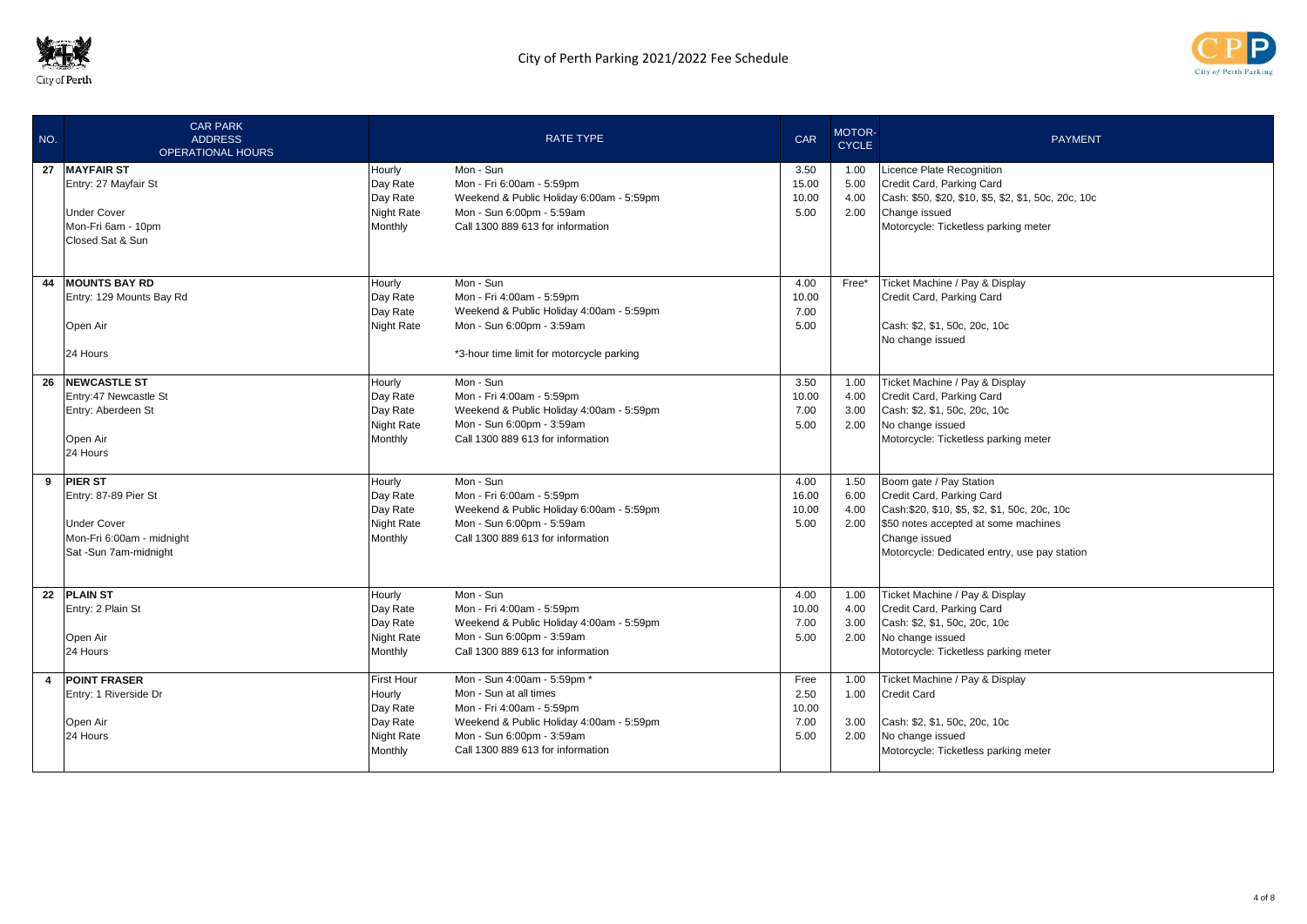



| NO. | <b>CAR PARK</b><br><b>ADDRESS</b><br><b>OPERATIONAL HOURS</b> |                       | <b>RATE TYPE</b>                                               | <b>CAR</b> | MOTOR-<br><b>CYCLE</b> | <b>PAYMENT</b>                                        |
|-----|---------------------------------------------------------------|-----------------------|----------------------------------------------------------------|------------|------------------------|-------------------------------------------------------|
|     | <b>4A QUEENS GARDENS</b>                                      | Hourly                | Mon - Sun                                                      | 4.00       | 1.00                   | Ticket Machine / Pay & Display                        |
|     | Entry: 42-62 Nelson Cres &                                    | Day Rate              | Mon - Fri 4:00am - 5:59pm                                      | 10.00      | 4.00                   | Credit Card, Parking Card                             |
|     | <b>Horatio St</b>                                             | Day Rate              | Weekend & Public Holiday 4:00am - 5:59pm                       | 7.00       | 3.00                   | Cash: \$2, \$1, 50c, 20c, 10c                         |
|     |                                                               | <b>Night Rate</b>     | Mon - Sun 6:00pm - 3:59am                                      | 5.00       | 2.00                   | No change issued                                      |
|     | Open Air                                                      | Monthly               | Call 1300 889 613 for information                              |            |                        | Motorcycle: Ticketless parking meter                  |
|     | 24 Hours                                                      |                       |                                                                |            |                        |                                                       |
|     | 41 REGAL PLACE                                                | Hourly                | Mon - Sun                                                      | 3.50       | 1.00                   | Licence Plate Recognition                             |
|     | Entry:81-95 Regal Place                                       | Day Rate              | Mon - Fri 6:00am - 5:59pm                                      | 12.00      | 4.00                   | Credit Card, Parking Card                             |
|     |                                                               | Day Rate              | Weekend & Public Holiday 6:00am - 5:59pm                       | 10.00      | 4.00                   | Cash: \$50, \$20, \$10, \$5, \$2, \$1, 50c, 20c, 10c  |
|     | <b>Under Cover</b><br>Mon-Thu 6:30am - 11pm                   | Night Rate<br>Monthly | Mon - Sun 6:00pm - 5:59am<br>Call 1300 889 613 for information | 5.00       | 2.00                   | Change issued<br>Motorcycle: Ticketless parking meter |
|     | Fri-Sat 6:30am - 12:30am                                      |                       |                                                                |            |                        |                                                       |
|     | Sun 8am - 11pm                                                |                       |                                                                |            |                        |                                                       |
|     |                                                               |                       |                                                                |            |                        |                                                       |
|     | 8 ROE ST                                                      | Hourly                | Mon - Sun                                                      | 4.50       | 1.50                   | Boom gate / Pay Station                               |
|     | Entry: 68 Roe St                                              | Day Rate              | Mon - Fri 6:00am - 5:59pm                                      | 16.00      | 6.00                   | Credit Card, Parking Card                             |
|     |                                                               | Day Rate              | Weekend & Public Holiday 6:00am - 5:59pm                       | 10.00      | 4.00                   | Cash: \$20, \$10, \$5, \$2, \$1, 50c, 20c, 10c        |
|     | <b>Under Cover</b>                                            | Night Rate            | Mon - Sun 6:00pm - 5:59am                                      | 5.00       | 2.00                   | \$50 notes accepted at some machines                  |
|     | Mon-Thu 6:00am - 1am                                          | Monthly               | Call 1300 889 613 for information                              |            |                        | Change issued                                         |
|     | Fri 6am - midnight                                            |                       |                                                                |            |                        | Motorcycle: Manual payment at office                  |
|     | Sat-Sun 24 Hours                                              |                       |                                                                |            |                        |                                                       |
|     | 4B ROYAL ST                                                   | Hourly                | Mon - Sun                                                      | 3.50       | 1.00                   | Ticket Machine / Pay & Display                        |
|     | Entry: 158 Royal St                                           | Day Rate              | Mon - Fri 4:00am - 5:59pm                                      | 10.00      | 4.00                   | Credit Card, Parking Card                             |
|     |                                                               | Day Rate              | Weekend & Public Holiday 4:00am - 5:59pm                       | 7.00       | 3.00                   | Cash: \$2, \$1, 50c, 20c, 10c                         |
|     | Open Air                                                      | <b>Night Rate</b>     | Mon - Sun 6:00pm - 3:59am                                      | 5.00       | 2.00                   | No change issued                                      |
|     | 24 Hours                                                      | Monthly               | Call 1300 889 613 for information                              |            |                        | Motorcycle: Ticketless parking meter                  |
|     | 35 SAUNDERS ST                                                | Hourly                | Mon - Sun                                                      | 3.50       |                        | Ticket Machine / Pay & Display                        |
|     | Entry: 9 Saunders St                                          | Day Rate              | Mon - Fri 4:00am - 5:59pm                                      | 10.00      |                        | Credit Card, Parking Card                             |
|     |                                                               | Day Rate              | Weekend & Public Holiday 4:00am - 5:59pm                       | 7.00       |                        | Cash: \$2, \$1, 50c, 20c, 10c                         |
|     | Open Air                                                      | <b>Night Rate</b>     | Mon - Sun 6:00pm - 3:59am                                      | 5.00       |                        | No change issued                                      |
|     | 24 Hours                                                      | Monthly               | Call 1300 889 613 for information                              |            |                        |                                                       |
|     | 11 STATE LIBRARY                                              | Hourly                | Mon - Sun                                                      | 4.00       | 1.50                   | Boom gate / Pay Station                               |
|     | Entry: 15 Francis St                                          | Day Rate              | Mon - Fri 6:00am - 5:59pm                                      | 16.00      | 6.00                   | Credit Card, Parking Card                             |
|     |                                                               | Day Rate              | Weekend & Public Holiday 6:00am - 5:59pm                       | 10.00      | 4.00                   | Cash: \$20, \$10, \$5, \$2, \$1, 50c, 20c, 10c        |
|     | <b>Under Cover</b>                                            | <b>Night Rate</b>     | Mon - Sun 6:00pm - 5:59am                                      | 5.00       | 2.00                   | \$50 notes accepted at some machines                  |
|     | Mon-Fri 5:00am - midnight                                     | Monthly               | Call 1300 889 613 for information                              |            |                        | Change issued                                         |
|     | Sat-Sun 24 Hours                                              |                       |                                                                |            |                        | Motorcycle: Manual payment at office                  |
|     |                                                               |                       |                                                                |            |                        |                                                       |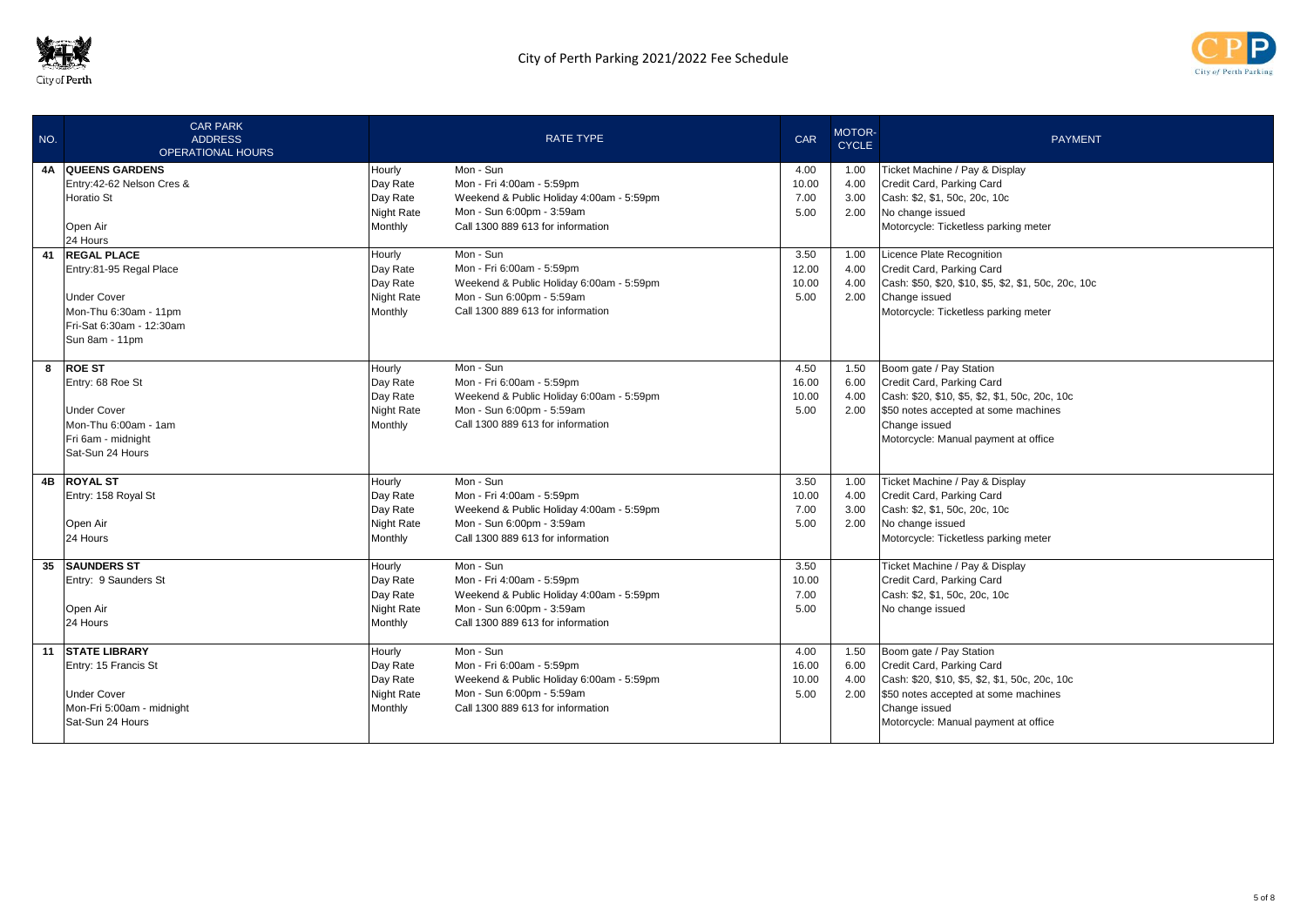



| NO. | <b>CAR PARK</b><br><b>ADDRESS</b><br><b>OPERATIONAL HOURS</b> |                   | <b>RATE TYPE</b>                         | <b>CAR</b> | MOTOR-<br><b>CYCLE</b> | <b>PAYMENT</b>                                       |
|-----|---------------------------------------------------------------|-------------------|------------------------------------------|------------|------------------------|------------------------------------------------------|
|     | <b>TERRACE RD</b>                                             | Hourly            | Mon - Sun                                | 4.00       | 1.50                   | Boom gate / Pay Station                              |
|     | Entry: 165 Terrace Rd                                         | Day Rate          | Mon - Fri 6:00am - 5:59pm                | 16.00      | 6.00                   | Credit Card, Parking Card                            |
|     |                                                               | Day Rate          | Weekend & Public Holiday 6:00am - 5:59pm | 10.00      | 4.00                   | Cash: \$50, \$20, \$10, \$5, \$2, \$1, 50c, 20c, 10c |
|     | Open Air                                                      | <b>Night Rate</b> | Mon - Sun 6:00pm - 5:59am                | 5.00       | 2.00                   | \$50 notes accepted at some machines                 |
|     | 24 Hours                                                      | Monthly           | Call 1300 889 613 for information        |            |                        | Change issued                                        |
|     |                                                               |                   |                                          |            |                        | Motorcycle: Dedicated entry, use pay station         |
| 50  | <b>VICTORIA GARDENS</b>                                       | Hourly            | Mon - Sun                                | 3.50       |                        | Ticket Machine / Pay & Display                       |
|     | Entry: 10 Royal St                                            |                   | 2 Hour limit at all times                |            |                        | Credit Card, Parking Card                            |
|     |                                                               |                   |                                          |            |                        | Cash: \$2, \$1, 50c, 20c, 10c                        |
|     | Open Air                                                      |                   |                                          |            |                        | No change issued                                     |
|     | 24 Hours                                                      |                   |                                          |            |                        |                                                      |
|     |                                                               |                   |                                          |            |                        |                                                      |
| 17  | <b>WELLINGTON ST</b>                                          | Hourly            | Mon - Sun                                | 3.50       | 1.00                   | Ticket Machine / Pay & Display                       |
|     | Entry: 972-980 Wellington St                                  | Day Rate          | Mon - Fri 4:00am - 5:59pm                | 10.00      | 4.00                   | Credit Card, Parking Card                            |
|     |                                                               | Day Rate          | Weekend & Public Holiday 4:00am - 5:59pm | 7.00       | 3.00                   | Cash: \$2, \$1, 50c, 20c, 10c                        |
|     | Open Air                                                      | <b>Night Rate</b> | Mon - Sun 6:00pm - 3:59am                | 5.00       | 2.00                   | No change issued                                     |
|     | 24 Hours                                                      | Monthly           | Call 1300 889 613 for information        |            |                        | Motorcycle: Ticketless parking meter                 |
|     |                                                               |                   |                                          |            |                        |                                                      |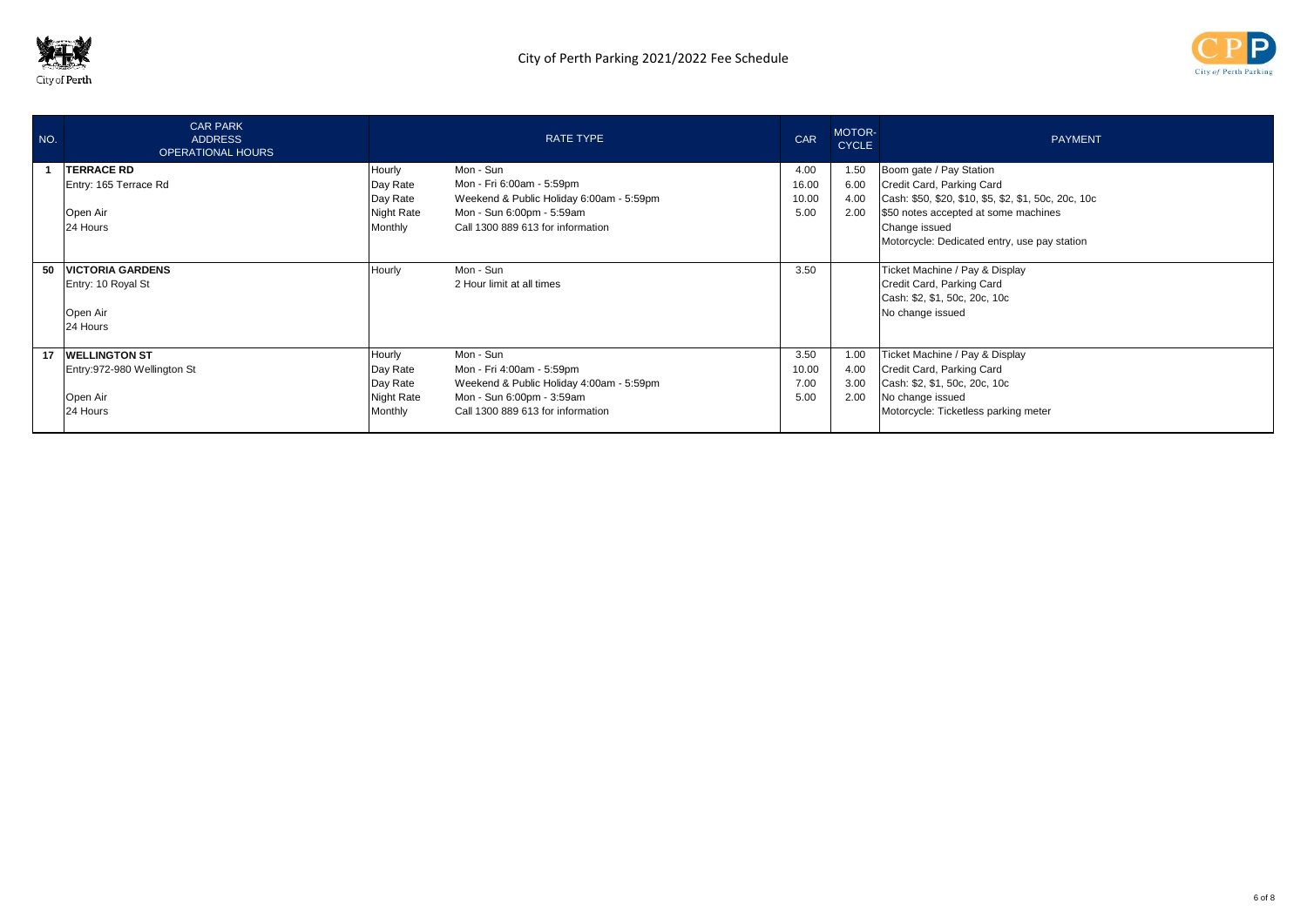



| ON STREET / KERBSIDE PARKING                                                                                                                | <b>RATE TYPE</b>                                                               | <b>PAYMENT</b>                                        |
|---------------------------------------------------------------------------------------------------------------------------------------------|--------------------------------------------------------------------------------|-------------------------------------------------------|
| <b>Central City</b>                                                                                                                         | \$5.00 per hour or part thereof (minimum \$2 payment)                          | Mon-Sat 8 a.m. - 6 p.m. except where otherwise stated |
| Central City - Motorcycles                                                                                                                  | \$2.00 per hour                                                                | Mon-Sat 8 a.m. - 6 p.m. except where otherwise stated |
| Claisebrook                                                                                                                                 | \$4.00 per hour or part thereof (minimum \$2 payment)                          | Mon-Sat 8 a.m. - 6 p.m. except where otherwise stated |
| Claisebrook (Brown St between Jewell Lane & Mardalup car park)                                                                              | \$3.00 per hour or part thereof (minimum \$2 payment), \$10.00 maximum per day | Mon-Fri 8 a.m. - 6 p.m. except where otherwise stated |
| Claisebrook - Motorcycles                                                                                                                   | \$2.00 per hour                                                                | Mon-Sat 8 a.m. - 6 p.m. except where otherwise stated |
| Northbridge                                                                                                                                 | \$4.20 per hour or part thereof (minimum \$2 payment)                          | Mon-Sat 8 a.m. - 6 p.m. except where otherwise stated |
| Northbridge - Motorcycles                                                                                                                   | \$2.00 per hour                                                                | Mon-Sat 8 a.m. - 6 p.m. except where otherwise stated |
| West Perth                                                                                                                                  | \$4.10 per hour or part thereof (minimum \$2 payment)                          | Mon-Sat 8 a.m. - 6 p.m. except where otherwise stated |
| West Perth - Motorcycles                                                                                                                    | \$2.00 per hour                                                                | Mon-Sat 8 a.m. - 6 p.m. except where otherwise stated |
| East Perth                                                                                                                                  | \$4.00 per hour or part thereof (minimum \$2 payment)                          | Mon-Sat 8 a.m. - 6 p.m. except where otherwise stated |
| East Perth - Motorcycles                                                                                                                    | \$2.00 per hour                                                                | Mon-Sat 8 a.m. - 6 p.m. except where otherwise stated |
| Crawley / Nedlands                                                                                                                          | \$2.00 per hour or part thereof - 10 hours \$13.50                             | Mon-Fri 8 a.m. - 6 p.m. except where otherwise stated |
| Time limits are displayed on on-street / kerbside signage, as a number followed by "P". "2P" for example indicates a time limit of 2 hours. |                                                                                |                                                       |

In time restricted areas it illegal to return to the same section of road within 1 hour. One section of road ends and another begins wherever an intersecting road occurs.

## **PAYMENT TERMS & CONDITIONS**

**Please note that a one hour minimum fee is applicable at all off street car parks and a \$2 minimum fee applies for on street / kerbside parking**

1. Applicable fees will be determined by:

- a. time of entry and duration of stay (for boom gated car parks); or
- b. time of ticket purchase and duration of stay (for pay and display car parks)
- c. time of payment and duration of stay (for motorcycles and Disability bays using multi-bay meters)

2. For boom gated car parks, the hourly rate applies either side of the day or night rate times, unless the next day or night rate becomes applicable

- 3. If the Credit/Parking card payment facility is offline, or the card payment cannot be completed, customers must use cash.
- 4. Selected credit cards accepted. Credit card fees may apply. See fee signage for details.
- 5. CPP is not liable for any loss or inconvenience arising from the unavailability of payment facilities.
- 6. CPP will not process refund claims caused by customers failing to follow the payment instructions displayed on the machines.
- 7. CPP reserves the right to refuse certain note or coin denominations.
- 8. For boom gated car parks, lost or damaged tickets will be charged from 8am on the day of entry.

**Full Terms & Conditions available at** www.cityofperthparking.com.au/terms-conditions